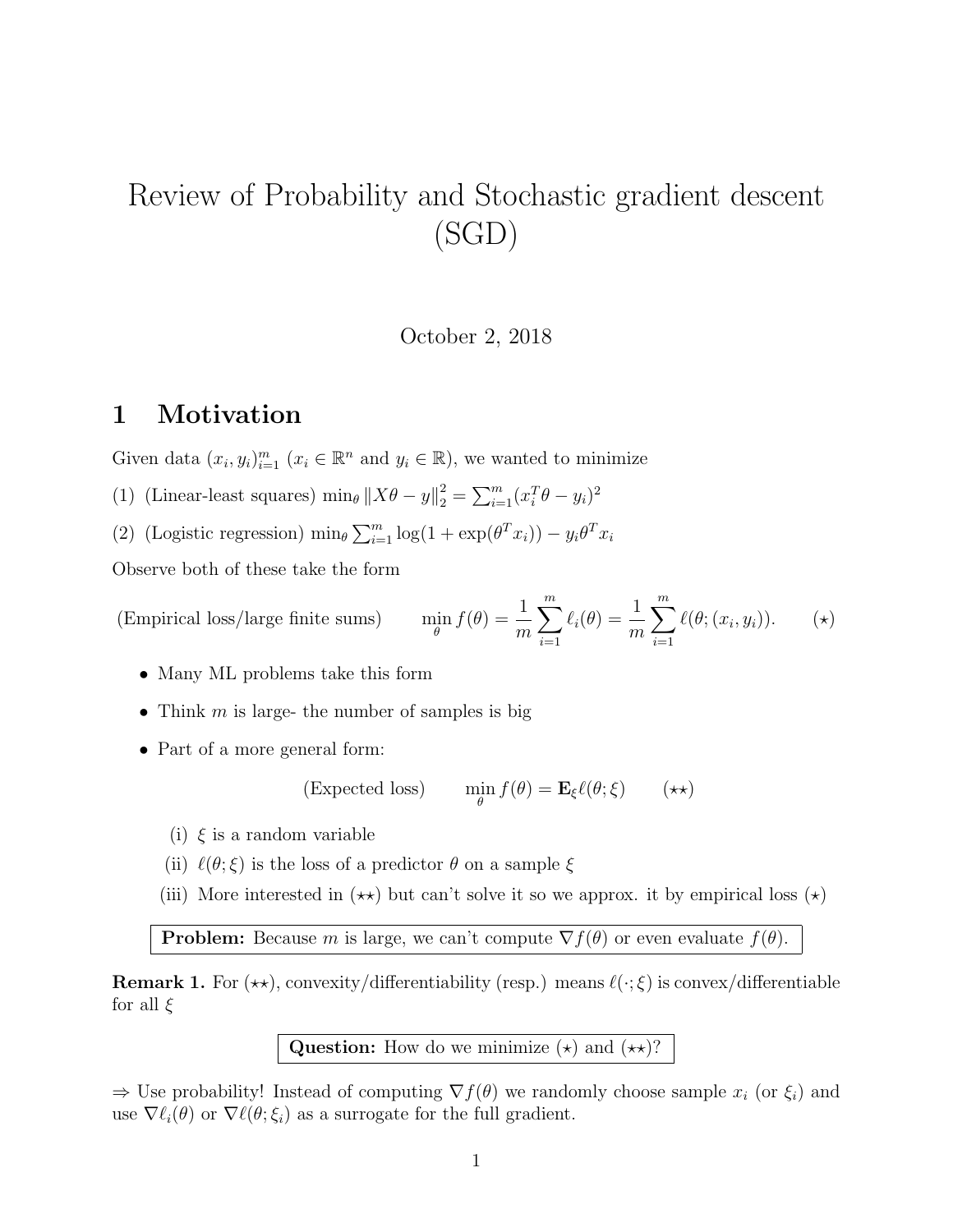# 2 Review of Probability

#### 2.1 Random variables, expectation, and variance

We will denote  $\Omega$  the underlying space, the collection of sets  $\mathcal F$  a  $\sigma$ -algebra on  $\Omega$ , and the probability measure as  $\mathbf{Pr} : \mathcal{F} \to [0, 1]$ . A probability space is  $(\Omega, \mathcal{F}, \mathbf{Pr})$ . The *indicator* of a set  $A, 1_A : \Omega \to \mathbb{R}$  is

$$
1_A(\omega) = \begin{cases} 1, & \text{if } \omega \in A \\ 0, & \text{if } \omega \in A^c \end{cases}
$$

**Definition 2.1** (Random variable). A function  $X : (\Omega, \mathcal{F}) \to (\mathbb{R}^n, \mathcal{B})$  is a random variable/vector if X is a measurable map. We say the  $\sigma$ -algebra generated by the random variable X, denoted as  $\sigma(X)$ , to be the smallest  $\sigma$ -algebra for which X is measurable. In particular, this means

$$
\sigma(X) = \{ \{ X \in B \} : B \in \mathcal{B} \}.
$$

The expected value of a random variable  $X: (\Omega, \mathcal{F}, \mathbf{Pr}) \to (\mathbb{R}^n, \mathcal{B})$  is  $\mathbf{E}[X] = \int_{\Omega} X(\omega) d\mathbf{Pr}$ . Properties of integrals such convergence results, linearity, etc hold for the expected value. The *variance* of a random variable is

$$
\mathbf{E}[(X - \mathbf{E}[X])^2] = \text{Var}(X).
$$

An important inequality often used to related variance to the probability of an event occurring is Chebyshev's or Markov inequality

$$
a^2 \mathbf{Pr}(|X| \ge a) \le \mathbf{E} X^2.
$$

### 2.2 Different types of convergence for probabilistic algorithms

There are many different types of convergence results one encounters. I will list a subset of them for which we often see in optimization:

- "with high probability, w.h.p": An event A occurs with high probability with respect to parameter *n* if it occurs with probability  $p_n$  and  $\lim_{n\to\infty} p_n = 1$ .
- "almost surely (a.s) or almost everywhere": Suppose  $\{X_n\}$  is a sequence of random variables (e.g. generated by a stochastic algorithm) then we say  $X_n \to X$  a.s if  $\Pr(X_n \to X) = 1$ . In optimization, we might be interested if an algorithm produces iterates such that  $\nabla f(X_n) \to 0$  a.e.

## 2.3 Conditional Expectation

**Definition 2.2** (Conditional Expectation). Given a probability space  $(\Omega, \mathcal{F}_0, \textbf{Pr})$ , a  $\sigma$ algebra  $\mathcal{F} \subset \mathcal{F}_0$ , and a random variable  $X \in \mathcal{F}_0$  with  $\mathbf{E}[|X|] < \infty$ . We define the *conditional* expectation of X given a  $\sigma$ -algebra  $\mathcal{F}, \mathbf{E}[X|\mathcal{F}]$  to be any random variable Y that has

(i)  $Y \in \mathcal{F}$ , i.e. Y is  $\mathcal F$  measurable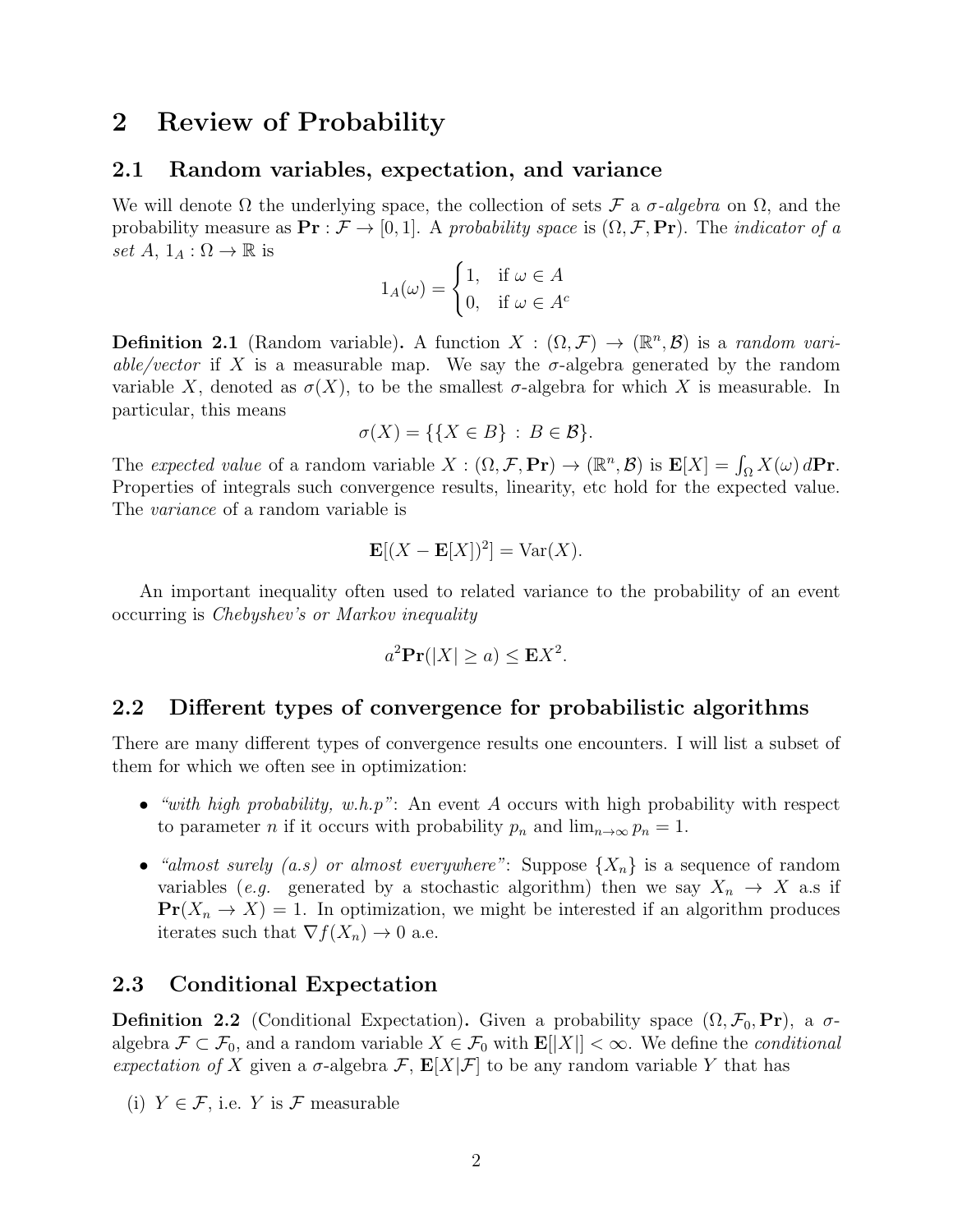(ii) for all  $A \in \mathcal{F}$ ,  $\int_A X dP = \int_A Y dP$ 

Alternatively, one can define  $\mathbf{E}[X|\mathcal{F}]$  (under the additional assumption that  $\mathbf{E}[X^2]<\infty$ ) as

$$
\mathbf{E}[X|\mathcal{F}] = \operatorname{argmin}_{Y \in L^2(\mathcal{F})} \mathbf{E}[(X - Y)^2].
$$

It is important to note that the conditional expectation is a random variable itself. Intuitively, we think of the  $\sigma$ -algebra  $\mathcal F$  as describing the information we have at our disposalfor each  $A \in \mathcal{F}$ , we know whether or not A has occurred. Thus,  $\mathbf{E}[X|\mathcal{F}]$  is then our "best" guess" of the value of  $X$  given the information we have.

- Example (complete knowledge) If  $X \in \mathcal{F}$ , then  $\mathbf{E}[X|\mathcal{F}] = X$  i.e. if we know X then our best guess of X is X itself. In particular, if  $X = c$ , a constant, then  $\mathbf{E}[c|\mathcal{F}] = c$ .
- Example (no information) Suppose X is independent of F i.e for all  $B \in \mathcal{B}$  and  $A \in \mathcal{F}$

$$
\mathbf{Pr}(\{X \in B\} \cap A) = \mathbf{Pr}(\{X \in B\})\mathbf{Pr}(A).
$$

We claim, in this case,  $\mathbf{E}[X|\mathcal{F}] = \mathbf{E}[X]$  (i.e. if you don't know anything about X, then the best guess is the mean  $\mathbf{E}[X]$ .

• Example (undergraduate definition). In undergraduate, we were taught for any two set  $A, B$  such that  $\Pr(B) \neq 0$ ,

$$
\mathbf{Pr}(A|B) = \frac{\mathbf{Pr}(A \cap B)}{\mathbf{Pr}(B)}.
$$

Suppose  $\Omega_1, \Omega_2, \ldots$  is a finite or infinite partition of  $\Omega$  into disjoint sets, each with positive probability and let  $\mathcal{F} = \sigma(\Omega_1, \Omega_2, \ldots)$ . Then

$$
\mathbf{E}[X|\mathcal{F}] = \sum_{i=1}^{\infty} 1_{\Omega_i} \frac{\mathbf{E}[X; \Omega_i]}{\mathbf{Pr}(\Omega_i)}
$$

If A and B  $(\Pr(B) > 0)$  are sets and  $X = 1_A$ , then

$$
\mathbf{Pr}(A|\sigma(B)) = \mathbf{E}[1_A|\sigma(B) = \{B, B^c, \Omega, \varnothing\}] = \frac{\mathbf{Pr}(A \cap B)}{\mathbf{Pr}(B)}1_B + \frac{\mathbf{Pr}(A \cap B^c)}{\mathbf{Pr}(B^c)}1_{B^c}.
$$

**Remark 2.** Let  $X, Y$  be two random variables. We often use the notation

$$
\mathbf{E}[X|Y] = \mathbf{E}[X|\sigma(Y)].
$$

• Suppose X and Y are independent. Let  $\varphi$  be a function with  $\mathbf{E}[\varphi(X, Y)] < \infty$  and let  $g(x) = \mathbf{E}[\varphi(x, Y)].$  Then

$$
\mathbf{E}[\varphi(X,Y)|X] = g(X).
$$

We list some important properties of the conditional expectation:

• (Linearity)  $\mathbf{E}[aX + Y | \mathcal{F}] = a\mathbf{E}[X|\mathcal{F}] + \mathbf{E}[Y|\mathcal{F}]$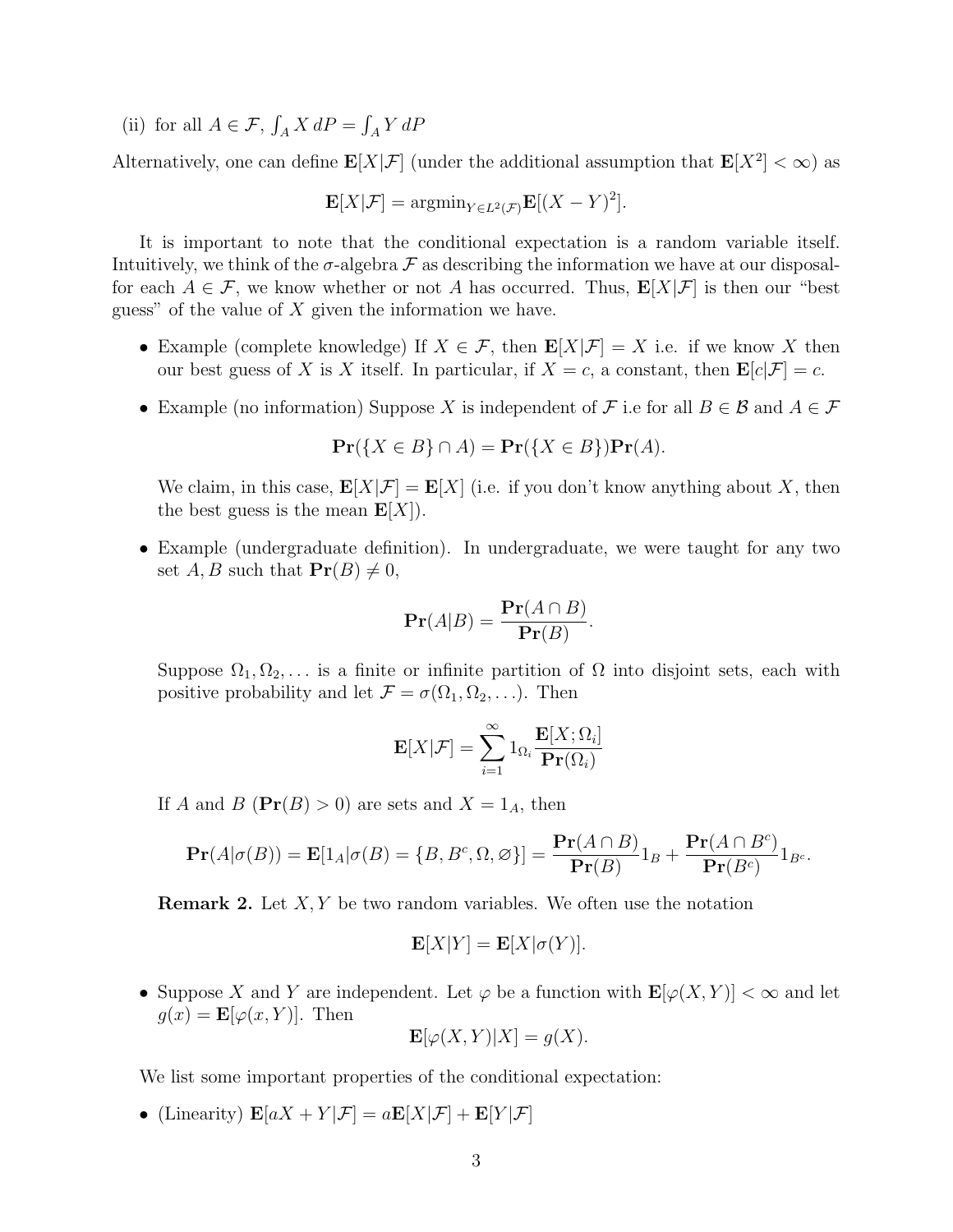- If  $X \leq Y$ , then  $\mathbf{E}[X|\mathcal{F}] \leq \mathbf{E}[Y|\mathcal{F}]$
- If  $X_n \geq 0$  and  $X_n \uparrow X$  with  $\mathbf{E}[X] < \infty$ , then  $\mathbf{E}[X_n|\mathcal{F}] \uparrow \mathbf{E}[X|\mathcal{F}]$ .
- (Jensen's inequality) If  $\varphi$  is convex and  $\mathbf{E}|X| < \infty$  and  $\mathbf{E}|\varphi(X)| < \infty$ , then  $\varphi(\mathbf{E}[X|\mathcal{F}]) \le$  $\mathbf{E}[\varphi(X)|\mathcal{F}].$
- $\mathbf{E}[\mathbf{E}[Y|\mathcal{F}]] = \mathbf{E}[Y].$
- If  $\mathcal{F} \subset \mathcal{G}$  and  $\mathbf{E}[X|\mathcal{G}] \in \mathcal{F}$  then  $\mathbf{E}[X|\mathcal{F}] = \mathbf{E}[X|\mathcal{G}].$
- (Tower rule) If  $\mathcal{F}_1 \subset \mathcal{F}_2$ , then  $\mathbf{E}[\mathbf{E}[X|\mathcal{F}_1]|\mathcal{F}_2] = \mathbf{E}[X|\mathcal{F}_1]$  and  $\mathbf{E}[\mathbf{E}[X|\mathcal{F}_2]|\mathcal{F}_1] =$  $\mathbf{E}[X|\mathcal{F}_1].$
- If  $X \in \mathcal{F}$  and  $\mathbf{E}|Y| < \infty$  and  $\mathbf{E}|XY| < \infty$ , then

$$
\mathbf{E}[XY|\mathcal{F}] = X\mathbf{E}[Y|\mathcal{F}].
$$

# 3 Stochastic Gradient Descent (SGD)

This is a very old method established by Robbins and Monro [1951]: gradients do not need to be computed exactly in order to guarantee progress toward optimum. They observed that as long as the gradients are correct on average, the error introduced by the gradient approximations will eventually vanish.

Recall we are interested in solving

$$
\min_{x} f(x) := \mathbf{E}_{\xi}[\ell(x; \xi)] \text{ and } \min_{x} f(x) := \frac{1}{m} \sum_{i=1}^{m} f_i(x) = \frac{1}{m} \sum_{i=1}^{m} \ell(x, \xi_i).
$$

For simplicity, lets assume  $f(x)$  is has L- smooth.

What optimization algorithm might we run?-gradient descent

 $x_{k+1} = x_k - \alpha_k \tilde{g}(x_k, \xi_k)$ , where  $\tilde{g}(x_k, \xi_k)$  is an estimator of the gradient.

**Definition 3.1** (Stochastic oracle). A *stochastic oracle* for a convex function  $f : \mathbb{R}^m \to \mathbb{R}^n$ inputs a random variable X and outputs a random variable  $\tilde{g}(X)$  such that  $\mathbf{E}[\tilde{g}(X)|\sigma(X)] \in$  $\partial f(X)$  (E[ $\tilde{g}(X)|\sigma(X)$ ] =  $\nabla f(X)$ ). This is an unbiased estimator of gradient.

Question: How to do we select  $\tilde{g}(X)$ ?

Under natural technical conditions,

First, let's check that in both cases we are getting an unbiased estimator of the gradient:

• (Empirical risk)  $\mathbf{E}[\nabla f_I(X_k)|\sigma(X_k)] = \frac{1}{m} \sum_{i=1}^m \nabla f_i(X_k).$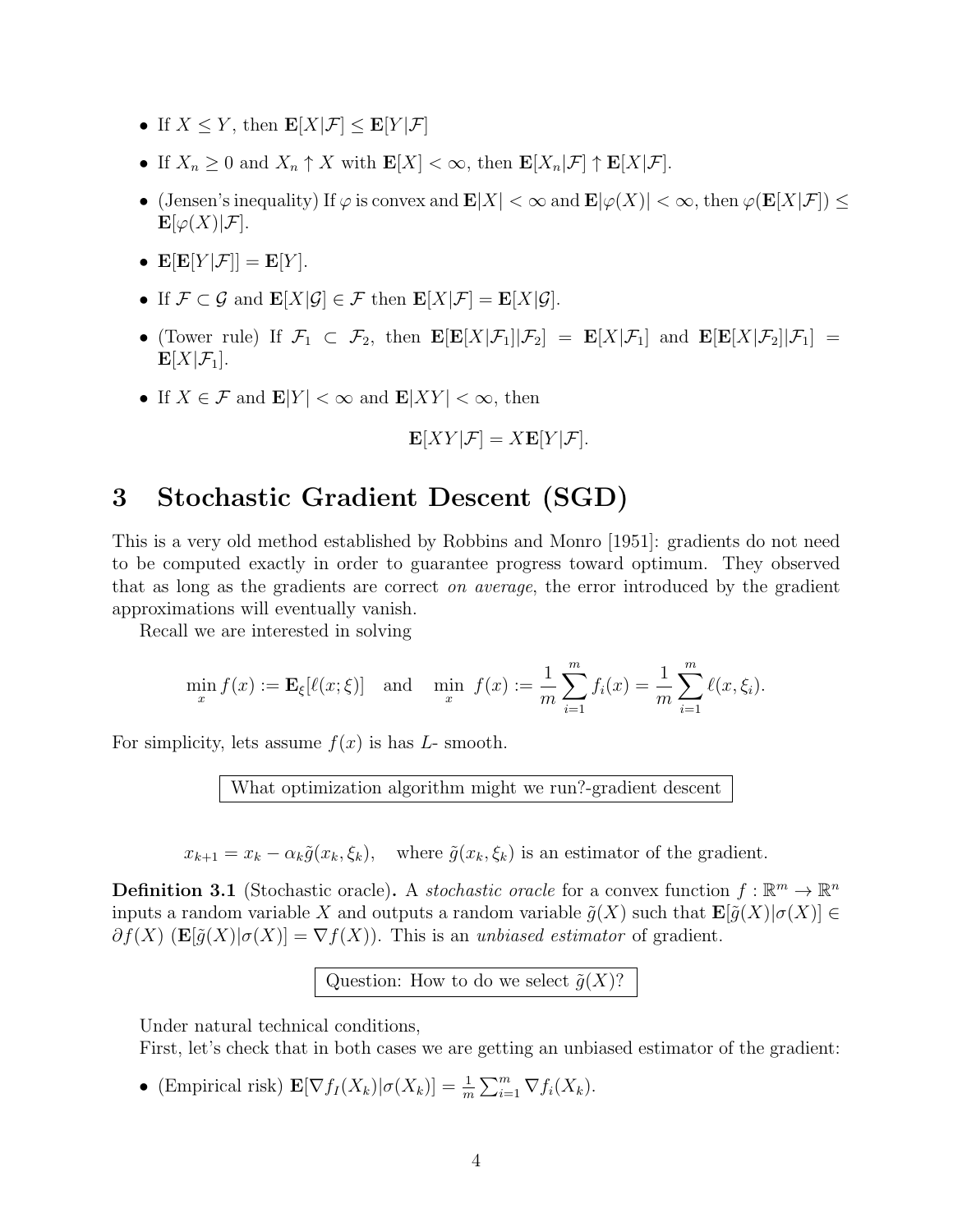Algorithm 1: Stochastic gradient descent for expected loss initialize:  $x_0 \in \mathbb{R}^n$ ,  $\alpha_0 \in \mathbb{R}$  (not random)

for  $k = 0, 1, ...$ Draw  $\xi$  randomly from the unknown distribution Compute  $\nabla_x \ell(x_k, \xi)$ Set  $x_{k+1} = x_k - \alpha_k \nabla_x \ell(x_k, \xi)$ Update  $\alpha_{k+1}$ end

Algorithm 2: Stochastic gradient descent for empirical risk **initialize:**  $x_0 \in \mathbb{R}^n$ ,  $\alpha_0 \in \mathbb{R}$  (not random) for  $k = 0, 1, ...$ Draw uniformly at random  $I \in [m]$ Compute  $\nabla f_I(x)$ Set  $x_{k+1} = x_k - \alpha_k \nabla f_I(x)$ Update  $\alpha_{k+1}$ end

• (Expected loss) Under some technical assumptions ( $\xi$  and X are independent and interchanging of derivatives),  $\mathbf{E}[\nabla \ell(X_k; \xi)|\sigma(X_k)] = \nabla \mathbf{E}_{\xi}[\ell(\cdot; \xi)](X_k)$ 

What can go wrong?

- Stepsize- fixed or decreasing. We can not expect a fixed stepsize because even if at the optimal we will still take a step.
- Control the fluctuations of  $\tilde{g}(x)$  (nonsmooth case) we will have to assume  $\mathbf{E}[\|\tilde{g}(X)\|^2] <$ B<sup>2</sup> and in the smooth case  $\mathbf{E}[\|\tilde{g}(X) - \nabla f(X)\|^2] \leq \sigma^2$
- Difference between Algorithm 1 and Algorithm 2: Suppose we only have  $m$  iid samples  $\xi_1, \ldots, \xi_m$  and we run Algorithm 1. How many times can we run Algorithm 1? How many times can we run Algorithm 2? For Algorithm 1, we can only run it m times. Why? Consider  $X_{m+1}$ . Then  $\sigma(X_{m+1})$  contains information about  $\xi_1, \ldots, \xi_m$ . Therefore, if I generate my next  $\xi$  it will not be independent of  $X_{m+1}$  and thus the conditional expectation doesn't match. Whereas in Algorithm 2 can run it infinitely often.

| Class                                                                               | Stepsize                                                         | Rate                                                                                                               |
|-------------------------------------------------------------------------------------|------------------------------------------------------------------|--------------------------------------------------------------------------------------------------------------------|
| L-smooth, $\mathbf{E} \ \nabla f(X) - \tilde{g}(X)\ ^2 \leq \sigma^2$               | $\min\{1/L, \frac{\varepsilon^2}{L\sigma}\}\$                    | $\mathbf{E}[\ \nabla f(X_k)\ ^2] \leq \varepsilon^2$                                                               |
| convex (not diff), $\mathbf{E}[\ \tilde{g}(X)\ ^2] \leq B^2$                        | $rac{R}{B}$<br>$\frac{2}{T}$                                     | $f-f^*\leq RB\sqrt{\frac{2}{T}}$<br>$\left(\frac{1}{T}\sum_{k=1}^{T}X_k\right)$<br>$\mathbf{E}$                    |
| $\ell$ -strongly cvx (not diff), $\mathbf{E}[\ \tilde{g}(X)\ ^2] \leq B^2$          | $\overline{\ell(k+1)}$                                           | $-f^* \leq \frac{2B^2}{\ell(k+1)}$<br>$\sum_{k=1}^T \frac{2k}{T(T+1)} x_k$<br>$\mathbf{E}$                         |
| cvx, L smooth, $\mathbf{E} \ \nabla f(X) - \tilde{g}(X)\ ^2 \leq \sigma^2$          | $\frac{1}{L+1/\eta}, \eta = \frac{R}{\sigma} \sqrt{\frac{2}{T}}$ | $\left(\frac{1}{T}\sum_{k=1}^T x_k\right) - f^* \leq R\sigma\sqrt{\frac{2}{T} + \frac{LR^2}{T}}$<br>$\mathbf{E} f$ |
| l strong cvx, L-smooth, $\mathbf{E} \ \nabla f(X) - \tilde{g}(X)\ ^2 \leq \sigma^2$ | $\ell\sigma(1+k)$                                                | $\mathbf{E}[f(X_k) - f^*] \leq O(1) \frac{1}{1+k}$                                                                 |
| $\Pr Q =   r  = r^*  $                                                              |                                                                  |                                                                                                                    |

Here  $R = ||x_1 - x^*||$ .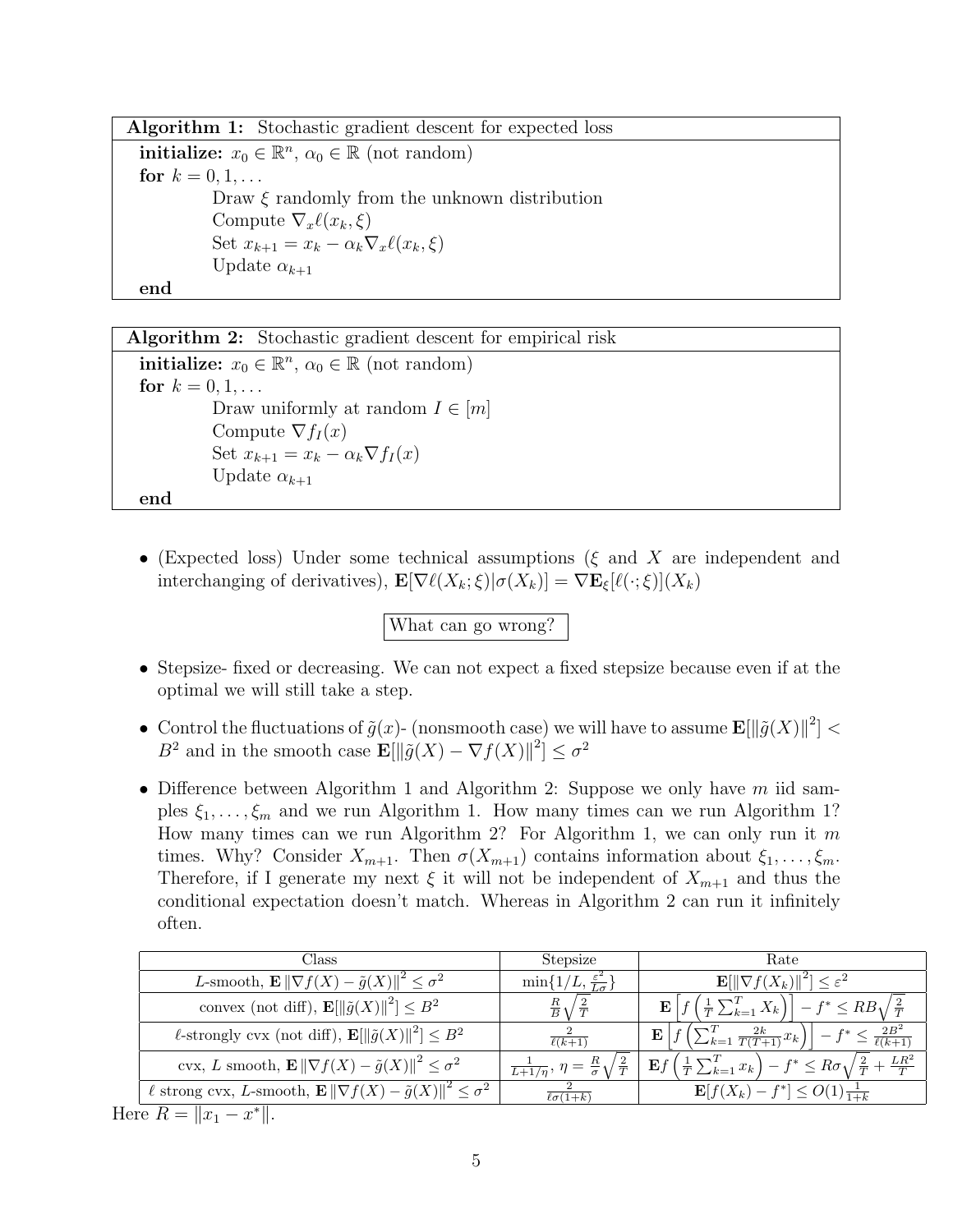**Theorem 3.2** (Convex, SGD convergence). Suppose f is convex and attains minimum at  $x^*$ . (You don't necessarily need  $f$  to attain its minimum, but then you need to have a bounded domain.) Assume  $\mathbf{E}[\|\tilde{g}(X)\|^2] \leq B^2$  [bound on the fluctuations]. Then after T iterations of SGD with  $\alpha = \frac{R}{B}$ B  $\sqrt{2}$  $\frac{2}{T}$  satisfies

$$
\mathbf{E}\left[f\left(\frac{1}{T}\sum_{k=1}^{T}X_k\right)\right] - f^* \leq RB\sqrt{\frac{2}{T}}
$$

where  $R = ||x_1 - x^*||$ .

**Remark 3.** In fact, the proof of this theorem shows that for a fixed step-size,  $\alpha$ , SGD converges to a ball. Moreover, the same argument with the stepsize  $\alpha_k$  varying on each iteration shows that one should take  $\alpha_k \approx 1/k$  in order to guarantee convergence.

Proof. By convexity, we have

$$
f(X_k) - f^* \leq \nabla f(X_k)^T (X_k - x^*)
$$
  
\nadd/sub.  $\tilde{g}(X_k) = \tilde{g}(X_k)^T (X_k - x^*) + (\nabla f(X_k) - \tilde{g}(X_k))^T (X_k - x^*)$   
\n
$$
\text{defn of } \tilde{g}(X_k) = 1/\alpha(X_k - X_{k+1}) = \frac{(X_k - X_{k+1})^T (X_k - x^*)}{\alpha} + \tilde{g}(X_k)^T (X_k - x^*)
$$
\n
$$
+ (\nabla f(X_k) - \tilde{g}(X_k))^T (X_k - x^*)
$$
\n
$$
2(a - b)^T (a - c) = ||a - b||^2 + ||a - c||^2 - ||b - c||^2 = \frac{1}{2\alpha} (||X_k - x^*||^2 - ||X_{k+1} - x^*||^2) + \frac{1}{2\alpha} ||X_k - X_{k+1}||^2
$$
\n
$$
+ (\nabla f(X_k) - \tilde{g}(X_k))^T (X_k - x^*)
$$
\n
$$
\text{plug in } X_{k+1} = X_k - \alpha \tilde{g}(X_k) = \frac{1}{2\alpha} (||X_k - x^*||^2 - ||X_{k+1} - x^*||^2) + \frac{\alpha}{2} ||\tilde{g}(X_k)||^2
$$
\n
$$
+ (\nabla f(X_k) - \tilde{g}(X_k))^T (X_k - x^*).
$$

Next we take conditional expectation w.r.t. to  $\sigma(X_k)$  and obtain

$$
\mathbf{E}[f(X_k) - f^* | \sigma(X_k)] \leq \frac{1}{2\alpha} \left( \mathbf{E}[\|X_k - x^*\|^2 | \sigma(X_k)] - \mathbf{E}[\|X_{k+1} - x^*\|^2 | \sigma(X_k)] \right) + \frac{\alpha}{2} \mathbf{E}[\|\tilde{g}(X_k)\|^2 | \sigma(X_k)] + \mathbf{E}[(\nabla f(X_k) - \tilde{g}(X_k))^T (X_k - x^*) | \sigma(X_k)].
$$

We note that

$$
\mathbf{E}[(\nabla f(X_k) - \tilde{g}(X_k))^T (X_k - x^*) | \sigma(X_k)] = \mathbf{E}[\nabla f(X_k) - \tilde{g}(X_k) | \sigma(X_k)]^T (X_k - x^*)
$$
  
= 0.

Take expectations and use total law of expectation,

$$
\mathbf{E}[f(X_k) - f^*] \le \frac{1}{2\alpha} \left( \mathbf{E}[\|X_k - x^*\|^2] - \mathbf{E}[\|X_{k+1} - x^*\|^2] \right) + \frac{\alpha B^2}{2}.
$$

Summing up we get

$$
\frac{1}{T}\sum_{k=1}^{T}\mathbf{E}[f(X_k)] - f^* \le \frac{1}{2\alpha T} ||x_1 - x^*||^2 + \frac{\alpha}{2}B^2,
$$

minimizing the RHS with respect to  $\alpha$  gives the result.

 $\Box$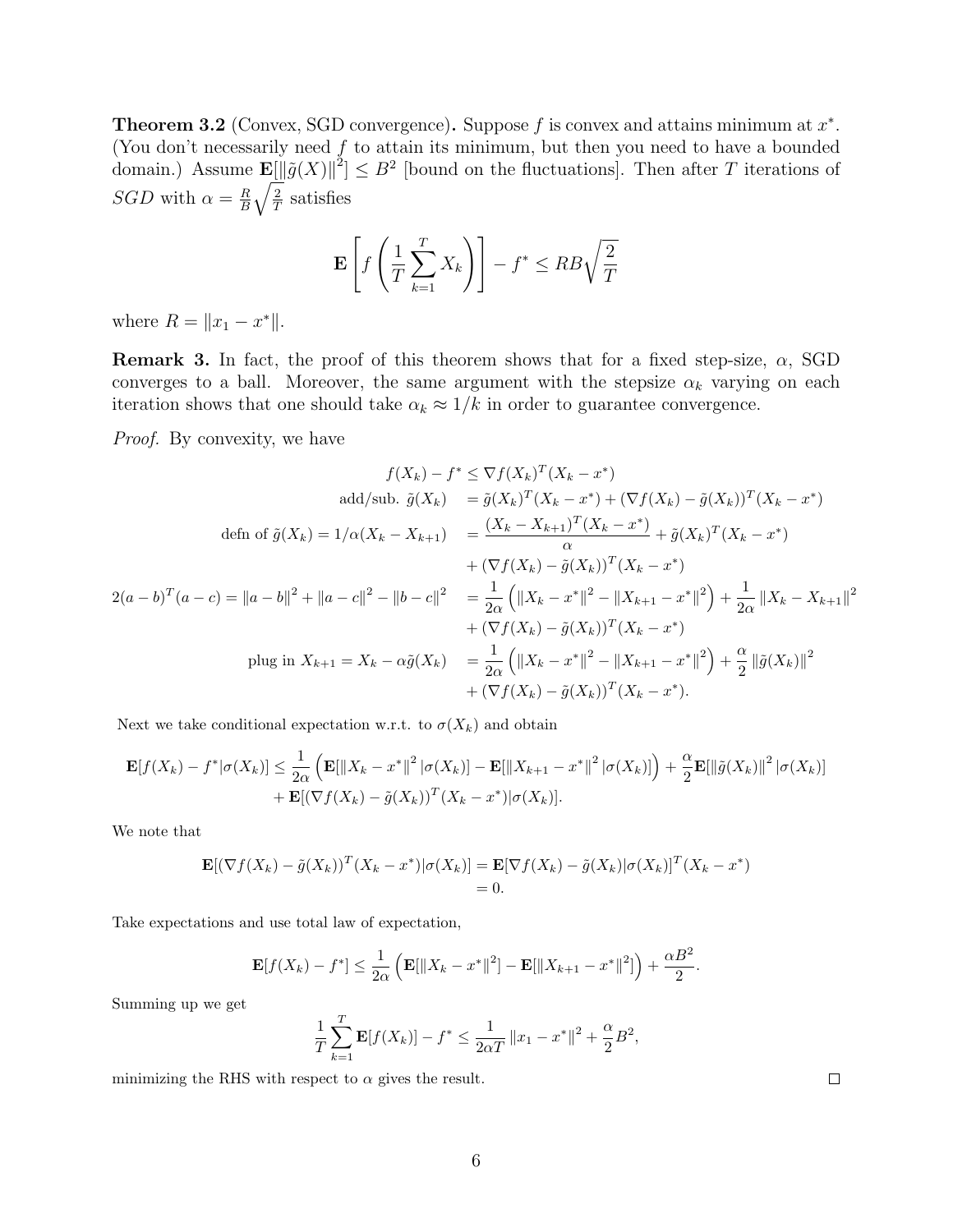**Theorem 3.3** (cvx, L-smooth). Assume that  $\mathbf{E}[\|\nabla f(X) - \tilde{g}(X)\|^2] \leq \sigma^2$ . Then with stepsize  $\frac{1}{L+1/\eta}$  and  $\eta = \frac{R}{\sigma}$ σ  $\sqrt{2}$  $\frac{2}{T}$  satisfies

$$
\mathbf{E}[f\left(\frac{1}{T}\sum_{k=1}^T x_{k+1}\right)] - f^* \leq R\sigma\sqrt{\frac{2}{T}} + \frac{LR^2}{T},
$$

where  $R = ||x_1 - x^*||$ .

Proof. By L-smoothness, we have

$$
f(X_{k+1}) - f(X_k) \le \nabla f(X_k)^T (X_{k+1} - X_k) + \frac{L}{2} ||X_{k+1} - X_k||^2
$$
  
\nadd/sub.  $\tilde{g}(X_k) = \tilde{g}(X_k)^T (X_{k+1} - X_k) + (\nabla f(X_k) - \tilde{g}(X_k))^T (X_{k+1} - X_k) + \frac{L}{2} ||X_{k+1} - X_k||^2$   
\ncomplete the square  $\le \tilde{g}(X_k)^T (X_{k+1} - X_k) + \frac{\eta}{2} ||\nabla f(X_k) - \tilde{g}(X_k)||^2 + \frac{1}{2} (L + \frac{1}{\eta}) ||X_{k+1} - X_k||^2$   
\nadd/sub.  $x^* \le \tilde{g}(X_k)^T (X_{k+1} - x^*) + \tilde{g}(X_k)^T (x^* - X_k)$   
\n $+ \frac{\eta}{2} ||\nabla f(X_k) - \tilde{g}(X_k)||^2 + \frac{1}{2} (L + \frac{1}{\eta}) ||X_{k+1} - X_k||^2$   
\nbefore  $(a - b)^T (a - c) = \frac{1}{2\alpha} (||X_k - x^*||^2 - ||X_{k+1} - x^*||^2) - \frac{1}{2\alpha} ||X_{k+1} - X_k||^2 + \tilde{g}(X_k)^T (x^* - X_k) + \frac{\eta}{2} ||\nabla f(X_k) - \tilde{g}(X_k)||^2 + \frac{1}{2} (L + \frac{1}{\eta}) ||X_{k+1} - X_k||^2.$ 

Choose  $\alpha$  to cancel out the term  $||X_{k+1} - X_k||^2$  (i.e.  $\alpha = 1/(L + 1/\eta)$ ). Hence, we have that

$$
f(X_{k+1}) \le f(X_k) + \tilde{g}(X_k)^T (x^* - X_k) + \frac{1}{2\alpha} \left( \|X_k - x^*\|^2 - \|X_{k+1} - x^*\|^2 \right) + \frac{\eta}{2} \|\nabla f(X_k) - \tilde{g}(X_k)\|^2
$$
  
cvx  $\le f^* + (\tilde{g}(X_k) - \nabla f(X_k))^T (x^* - X_k) + \frac{1}{2\alpha} \left( \|X_k - x^*\|^2 - \|X_{k+1} - x^*\|^2 \right) + \frac{\eta}{2} \|\nabla f(X_k) - \tilde{g}(X_k)\|^2$ 

Next we take conditional expectation w.r.t. to  $\sigma(X_k)$  and obtain

$$
\mathbf{E}[f(X_{k+1}) - f^*|\sigma(X_k)] \leq \frac{1}{2\alpha} \left( \mathbf{E}[\|X_k - x^*\|^2 |\sigma(X_k)] - \mathbf{E}[\|X_{k+1} - x^*\|^2 |\sigma(X_k)] \right) + \frac{\eta}{2} \mathbf{E}[\|\nabla f(X_k) - \tilde{g}(X_k)\|^2 |\sigma(X_k)] + \mathbf{E}[(\nabla f(X_k) - \tilde{g}(X_k))^T (x^* - X_k) |\sigma(X_k)].
$$

We note that

 $\rm as$ 

$$
\mathbf{E}[(\nabla f(X_k) - \tilde{g}(X_k))^T (x^* - X_k)|\sigma(X_k)] = \mathbf{E}[\nabla f(X_k) - \tilde{g}(X_k)|\sigma(X_k)]^T (x^* - X_k) = 0.
$$

Using the total law of expectation and the variance bound, we obtain

$$
\mathbf{E}[f(X_{k+1}) - f^*] \le \frac{1}{2\alpha} \left( \mathbf{E}[\|X_k - x^*\|^2] - \mathbf{E}[\|X_{k+1} - x^*\|^2] \right) + \frac{\eta \sigma^2}{2}.
$$

Summing up we get

$$
\frac{1}{T}\sum_{k=1}^{T}\mathbf{E}[f(X_{k+1})] - f^* \le \frac{1}{2\alpha T} ||x_1 - x^*||^2 + \frac{\eta\sigma^2}{2} = \frac{L + 1/\eta}{2T} ||x_1 - x^*||^2 + \frac{\eta\sigma^2}{2},
$$

minimizing the RHS with respect to  $\eta$  gives the result.

Question: The convergence rate for SGD is slow compared to full gradient descent, what could we do to improve this rate?

 $\Box$